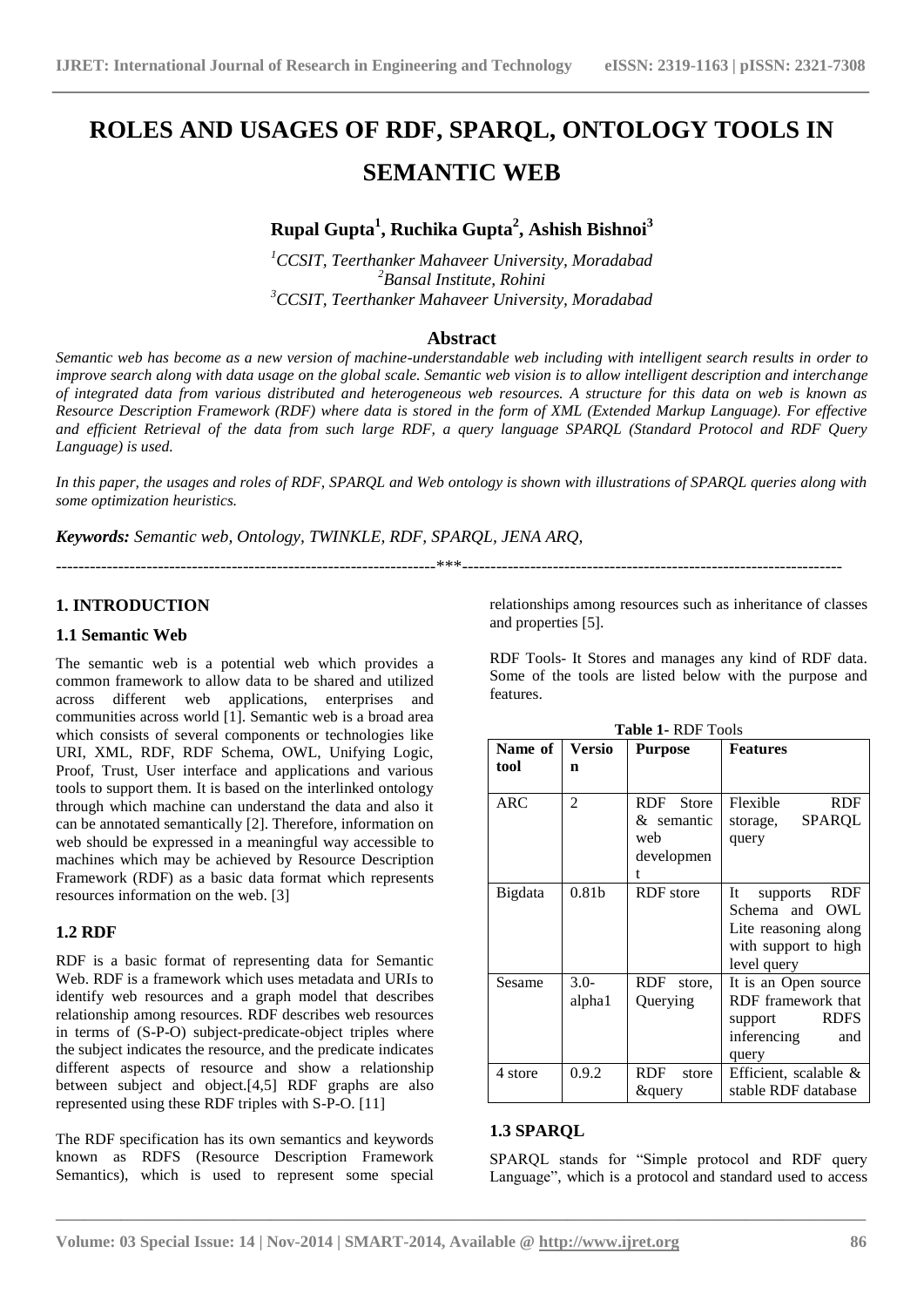data from RDF, RDFS and OWL.[8] W3C SPARQL working group has defined a new version of SPARQL known as SPARQL 1.1 which supports additional features of SPARQL which was not supported earlier.[12] SPARQL query language constructs is much similar to SQL constructs and there are some tools available as open source like TWINKLE 2.0, Jena Framework with ARQ [6,7] processor on which SPARQL can be executed and tested.

For the assistance and execution of SPARQL various tools are available like Twinkle, Jena with ARQ Processor even SPARQL can also be executed using Java Program. SPARQL can also be executed online using dbpedia.

**Snapshot of SPARQL query using DBpedia Tool**-

| History<br>File<br>Edit<br><b>View</b>                  | <b>Bookmarks</b><br>Help<br>Tools                                                                                      |                                                   |                                                        |   |
|---------------------------------------------------------|------------------------------------------------------------------------------------------------------------------------|---------------------------------------------------|--------------------------------------------------------|---|
|                                                         | M Inbox (2,038) - rupa $x \mid 2$ Free SMS, Send Fre $x$ Plagiarism Checker                                            | $\mathbf{x}$                                      | D Virtuoso SPARQL Qu  X                                |   |
| dbpedia.org/spargl<br>◆                                 |                                                                                                                        | $\mathbb{R}$ $\sim$ Google<br>$\triangledown$ $C$ | ☆<br>自                                                 | Ξ |
|                                                         | <b>2</b> Most Visited Getting Started C Customize Links C Free Hotmail C Windows Marketplace C Windows Media C Windows |                                                   |                                                        |   |
| <b>Virtuoso SPARQL Query Editor</b>                     |                                                                                                                        |                                                   |                                                        | ø |
| Default Data Set Name (Graph IRI)<br>http://dbpedia.org |                                                                                                                        |                                                   | About   Namespace Prefixes   Inference rules   ISPARQL |   |
| Query Text                                              |                                                                                                                        |                                                   |                                                        |   |
|                                                         | select distinct ?Concept where {[] a ?Concept} LIMIT 100                                                               |                                                   |                                                        |   |
|                                                         | (Security restrictions of this server do not allow you to retrieve remote RDF data, see details.)                      |                                                   |                                                        |   |
| Results Format                                          | <b>HTML</b>                                                                                                            | The CXML output is disabled, see details)         |                                                        |   |
| Execution timeout:                                      | 30000                                                                                                                  | milliseconds (values less than 1000 are ignored)  |                                                        |   |

# **1.4 Web Ontology**

The Web Ontology Language (OWL) is a standard which is used for exchanging and encoding Ontology. Web Ontology provides the basic building blocks for expressing semantics in a well defined manner in semantic web. The Semantic Web gives the explicit meaning to the information so that machines can process it in intelligent manner. It will help machines to take their decisions by their own. Semantic Web also allows to give formal definitions for the standard terms created by the users.[9,10]

The Semantic Web infrastructure depends on specifications which express ontology in web compatible format. Web Ontology can also be manipulated to support Semantic web, using tool like Protégé 4.0.

There are ontology editing and development tools through which we can create, edit and manipulate the OWL, through OWL documentation along with export and import features. Some tools are shown with features and purpose.

|  | <b>Table 2-</b> Web Ontology Tools |
|--|------------------------------------|
|  |                                    |

| <b>Name</b>  | <b>Versio</b> | <b>Purpose</b>    | <b>Features</b>               |
|--------------|---------------|-------------------|-------------------------------|
| of Tool      | $\mathbf n$   |                   |                               |
|              |               |                   |                               |
|              |               |                   |                               |
| Protégé      | 3.4.3         | Ontology          | Free<br>It<br>is<br>a<br>Open |
|              |               | editor            | Source editor<br>and<br>a a   |
|              |               |                   | knowledge<br>base             |
|              |               |                   | framework.                    |
| Semanti      | v2010r        | Used<br>as        | Graphical                     |
| c Works      | 2             | <b>RDF</b> Editor | RDF, RDFS, OWL                |
| 2010         |               | along with        | editor                        |
|              |               | the utility       |                               |
|              |               | that              |                               |
|              |               |                   |                               |
|              |               | supports          |                               |
|              |               | Ontology          |                               |
|              |               | creation          |                               |
|              |               | along with        |                               |
|              |               | Semantic          |                               |
|              |               | Markup            |                               |
| <b>NeON</b>  | v2.3          | Ontology          | Performs<br>ontology          |
| toolkit      |               | editor            | engineering activities        |
| <b>SWeDE</b> | 2.0.2         | <b>OWL</b> editor | Ontology editor with          |
|              |               |                   | additional features like      |
|              |               |                   | completion,<br>auto           |
|              |               |                   | syntax<br>highlighting        |
|              |               |                   |                               |
|              |               |                   | and error detection.          |
| <b>SWOOP</b> | 2.3           | OWL editor        | Tool<br>for<br>creating,      |
|              | Beta 4        |                   | editing, and debugging        |
|              |               |                   | OWL ontologies.               |
| Top          | 2.6.2         | Ontology          | Powerful<br>graphical         |
| <b>Braid</b> |               | editor            | development                   |
| compos       |               |                   | environment<br>for            |
| er           |               |                   | modeling data                 |
| <b>ROO</b>   | 1.0.1         | Visual RDF        | OWL<br>ontology               |
|              |               | OWL<br>&          | construction tool             |
|              |               | editor            |                               |
| Ontostu      |               | Ontology          | An                            |
|              |               |                   | ontology                      |
| dio          |               | Engineerin        | engineering tool for the      |
|              |               | g Tool            | development<br>of             |
|              |               |                   | semantic applications,        |
|              |               |                   | with emphasis on rule-        |
|              |               |                   | based modeling                |
| <b>HOZO</b>  | Ver.          | Ontology          | Ontology<br>It<br>is<br>an    |
|              | 5.2.14        | editor            | development GUI tool          |
|              |               |                   | that support ontology         |
|              |               |                   | development                   |
| <b>COE</b>   | V5.0.3        | Ontology          | integrated<br>It<br>is<br>an  |
|              |               | editor            | software<br>tool<br>that      |
|              |               |                   | construct,<br>share<br>and    |
|              |               |                   |                               |
|              |               |                   | view web ontology             |

#### **1.5 Other Semantic Web Tools**

There are various others tools also which helps in developing web applications, framework, micro-blogging, Machine learning in OWL. Some are listed below with the purpose and features.

**\_\_\_\_\_\_\_\_\_\_\_\_\_\_\_\_\_\_\_\_\_\_\_\_\_\_\_\_\_\_\_\_\_\_\_\_\_\_\_\_\_\_\_\_\_\_\_\_\_\_\_\_\_\_\_\_\_\_\_\_\_\_\_\_\_\_\_\_\_\_\_\_\_\_\_\_\_\_\_\_\_\_\_\_\_\_\_**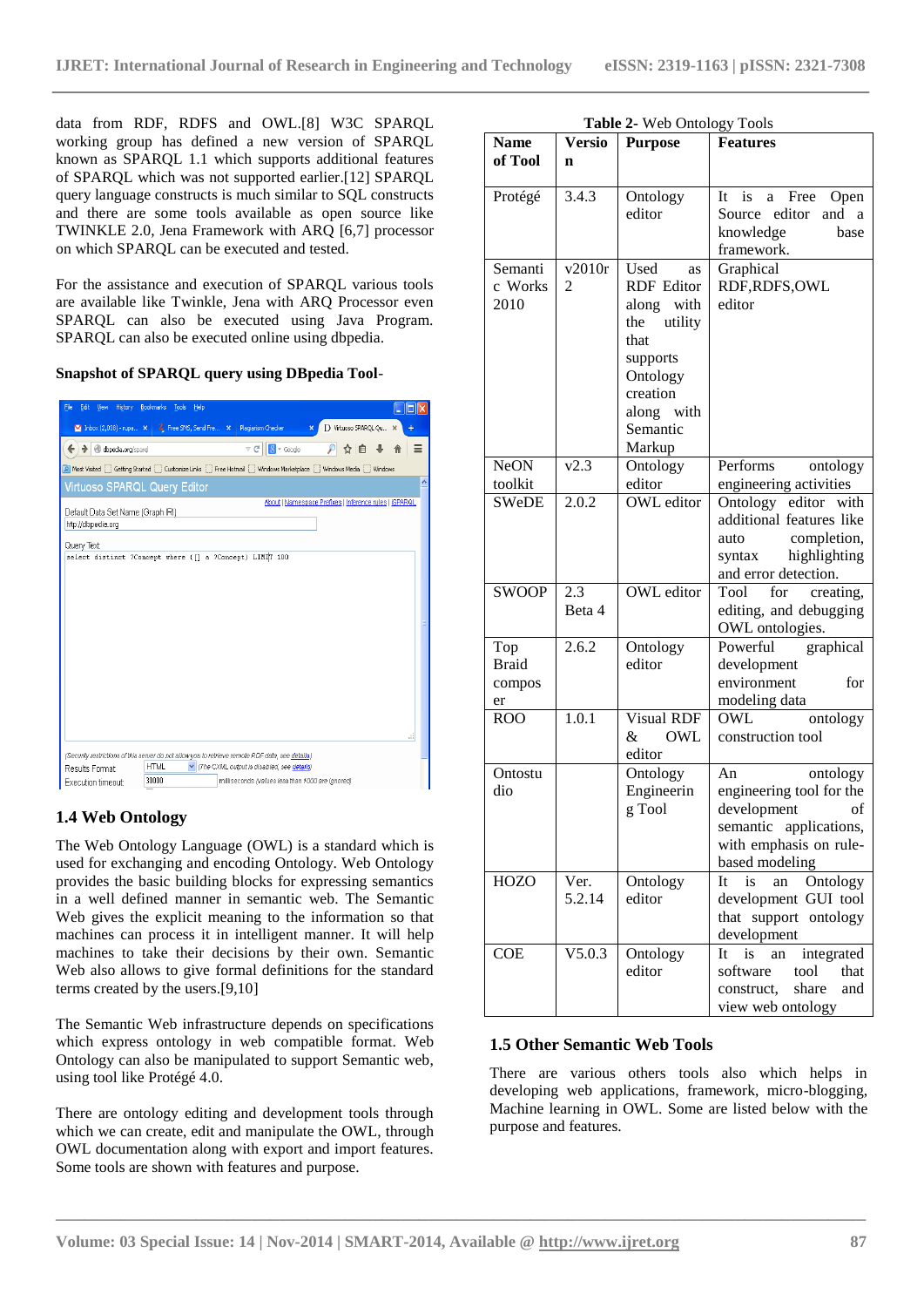| of <sub>1</sub><br><b>Name</b> | <b>Version</b>            | <b>Purpose</b>                                          | <b>Features</b>                                                                                                                                       |
|--------------------------------|---------------------------|---------------------------------------------------------|-------------------------------------------------------------------------------------------------------------------------------------------------------|
| tool                           |                           |                                                         |                                                                                                                                                       |
| CubicWeb                       | 3.6.11                    | Semantic<br>Web<br>developmen<br>t                      | Build<br>web<br>applications<br>by<br>reusing<br>components<br>called cubes                                                                           |
| Jena                           | Apache<br>Jena<br>2.12.0  | Semantic<br>Web<br>developmen<br>t, RDF store           | for<br>Framework<br>building Semantic<br>Web applications                                                                                             |
| DL-Learner                     | Build<br>2009-<br>$05-06$ | Semantic<br>Web<br>tool.<br>Machine<br>Learning<br>tool | It<br><b>Supports</b><br>Supervised<br>Machine<br>Learning<br>in<br>Ontology<br>Web<br>Languages<br>and<br>provides<br>also<br>description<br>logics. |
| HyperTwitt<br>er               | 0.9                       | Semantic<br>MicroBlogg<br>ing                           | Embedding triple-<br>like<br>statements<br>Twitter<br>into<br>microblogging<br>messages                                                               |

**Table 3-** Other Tools Semantic Web

# **2. SPARQL QUERY EXECUTION USING**

## **TWINKLE AND JENA ARQ TOOL**

TWINKLE and Jena ARQ are the most popular tools to execute SPARQL Query. To use both the tools it requires jdk1.5 or higher to be installed.

**Twinkle Tool** Twinkle2.0 can be downloaded and installed. It has a jar file in bin folder through which we can open twinkle editor to execute the SPARQL Query.

#### **JENA with ARQ**

SPARQL can be executed using sparql.bat file with the path of Query and RDF file by installing Jena framework and setting the environment variable with JENA ROOT. [13]

## **3. ILLUSTRATIONS OF SPARQL**

In this section we represents the SPARQL queries execution in which Projection, Selection, and then one example of rewriting rule (rewrite Filter variable) is demonstrated.

## **Applying Projection**

**Query 1:** The below query will find the name, course, subject and result of the faculties.

Syntax:-

PREFIX rdf: <http://www.w3.org/1999/02/22-rdf-syntaxns#>

PREFIX foaf:<http://xmlns.com/foaf/0.1/> Select ?facultname ?course ?subject ?result where { ?X rdf:type foaf:Person . ?x foaf:facultyname ?facultyname . ?x foaf:course ?course . ?x foaf:subject ?subject . ?x foaf:result ?result .} order by ?facultyname

#### **Output:-(On Twinkle Tool)**

| facultyname       |       | course   subject                                            | result |  |
|-------------------|-------|-------------------------------------------------------------|--------|--|
|                   |       |                                                             |        |  |
| "Ashendra Saxena" |       | "MCA"   "Computer Based Numerical Anavsis"   "90"           |        |  |
| "Ashish bishnoi"  | "BCA" | "Java"                                                      | "88"   |  |
| "Deepak Sharma"   |       | "MCA"   "Web Technology"                                    | "95"   |  |
| "KANIKA"          |       | "BCA"   "C Programmingk"                                    | "80"   |  |
| "Mohan V. Gupta"  | "NCA" | l "Descrete Mathematics"                                    | "85"   |  |
| "RUPAL"           |       | "MCA"   "Analysis of Algorithm"                             | "91"   |  |
|                   |       | "Rakesh kumar dwivedi"   "MCA"   "Digital Image Processing" | "93"   |  |
|                   |       |                                                             |        |  |

# **Applying Selection with more Condition in Filter Clause**

**Query 2:** The below query will find the detail of faculty with result greater than equal to 90 in "MCA" course.

Syntax:-

PREFIX rdf: <http://www.w3.org/1999/02/22-rdf-syntaxns#>

PREFIX foaf: <http://xmlns.com/foaf/0.1/>

Select ?facultyname ?course ?subject ?result

Where { ?x rdf:type foaf:Person . ?x foaf:facultyname ?facultyname . ?x foaf:course ?course . ?x foaf:subject ?subject . ?x foaf:result ?result . filter(?result >-"90" && ?course="MCA")} order by ?facultyname

## **Output**

#### **Snapshot of query using Jena ARQ Tool**

| <sup>ex</sup> C:\WINDOWS\system32\cmd.exe  |  |                                                                          |               |
|--------------------------------------------|--|--------------------------------------------------------------------------|---------------|
|                                            |  | D:\jena-2.6.4\Jena-2.6.4\bat>spargl.bat --data e:\foaf.rdf --query r3.ql |               |
| facultyname loourse lsubject               |  |                                                                          | l result      |
| "Deepak Sharma"   "MCA"   "Web Technology" |  |                                                                          | l "95"        |
|                                            |  | "Rakesh kumar dwivedi"   "MCA"   "Digital Image Processing"              | <b>1 "93"</b> |
| "RUPAL"                                    |  | : "MCA" : "Analysis of Algorithm"                                        | $1$ "91"      |
|                                            |  | "Ashendra Saxena"   "MCA"   "Computer Based Numerical Anaysis"   "90"    |               |
|                                            |  |                                                                          |               |
| D:\jena-2.6.4\Jena-2.6.4\bat>_             |  |                                                                          |               |

#### **Comparison of SPARQL Execution Tools:-**

| Table 4- Comparison of SPARQL execution tools |                |                    |                                   |
|-----------------------------------------------|----------------|--------------------|-----------------------------------|
| <b>Property/Feature</b>                       | <b>Twinkle</b> | Jena<br><b>ARQ</b> | Java<br>Program                   |
| <b>GUI</b>                                    | Yes            | No                 | Java<br>editors are<br>available. |
| Storage of SPARQL                             | Yes            | No                 | Query                             |

**\_\_\_\_\_\_\_\_\_\_\_\_\_\_\_\_\_\_\_\_\_\_\_\_\_\_\_\_\_\_\_\_\_\_\_\_\_\_\_\_\_\_\_\_\_\_\_\_\_\_\_\_\_\_\_\_\_\_\_\_\_\_\_\_\_\_\_\_\_\_\_\_\_\_\_\_\_\_\_\_\_\_\_\_\_\_\_**